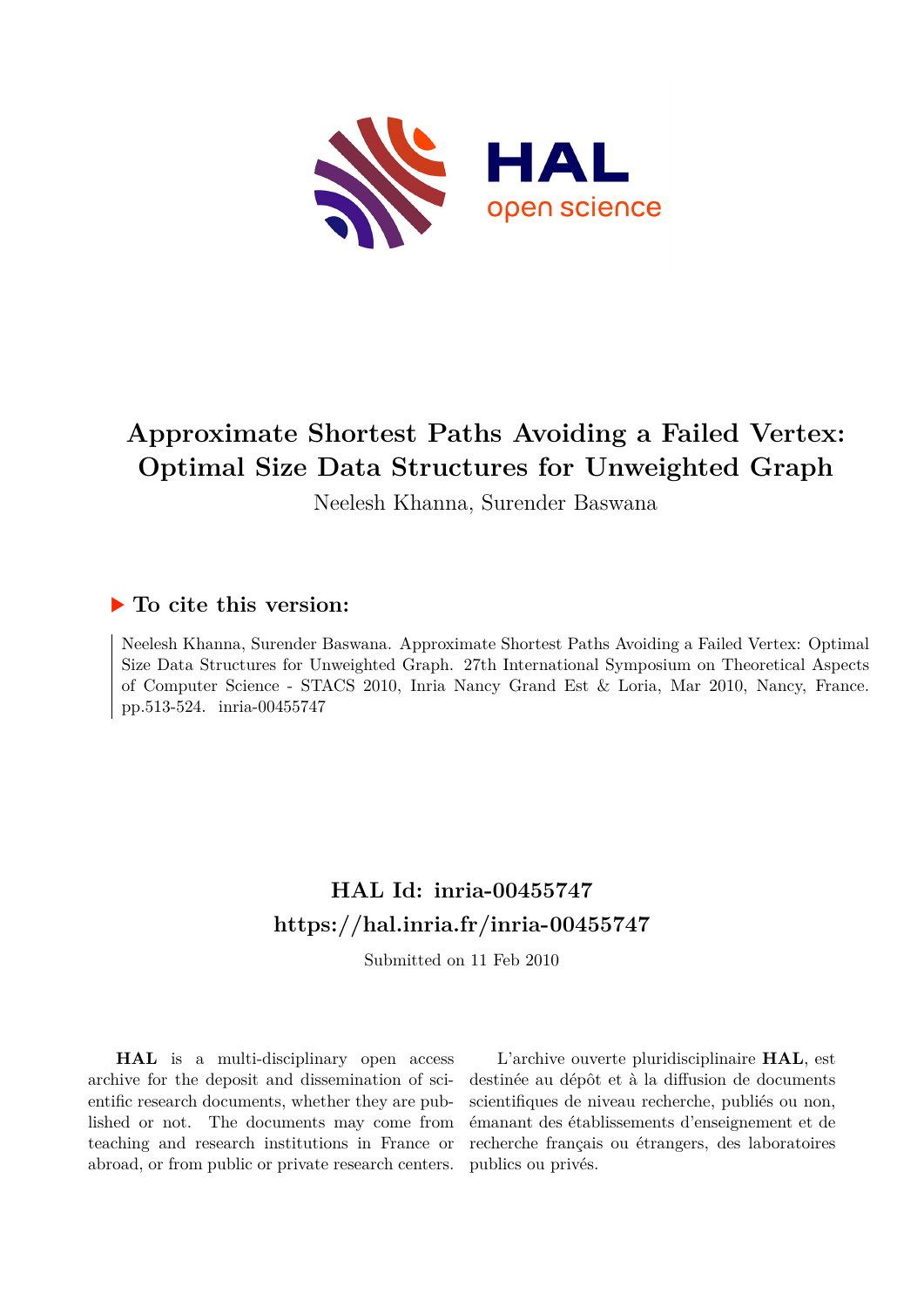### APPROXIMATE SHORTEST PATHS AVOIDING A FAILED VERTEX : OPTIMAL SIZE DATA STRUCTURES FOR UNWEIGHTED GRAPHS

NEELESH KHANNA<sup>1</sup> AND SURENDER BASWANA <sup>2</sup>

<sup>1</sup> Oracle India Pvt. Ltd. Bangalore-560029, India. *E-mail address*: neelesh.khanna@gmail.com

2 Indian Institute of Technology Kanpur, India. *E-mail address*: sbaswana@cse.iitk.ac.in

> ABSTRACT. Let  $G = (V, E)$  be any undirected graph on V vertices and E edges. A path P between any two vertices  $u, v \in V$  is said to be t-approximate shortest path if its length is at most  $t$  times the length of the shortest path between  $u$  and  $v$ . We consider the problem of building a compact data structure for a given graph  $G$  which is capable of answering the following query for any  $u, v, z \in V$  and  $t > 1$ .

*report* t*-approximate shortest path between* u *and* v *when vertex* z *fails*

We present data structures for the single source as well all-pairs versions of this problem. Our data structures guarantee optimal query time. Most impressive feature of our data structures is that their size *nearly* match the size of their best static counterparts.

#### 1. Introduction

The shortest paths problem is a classical and well studied algorithmic problem of computer science. This problem requires processing of a given graph  $G = (V, E)$  on  $n = |V|$ vertices and  $m = |E|$  edges to compute a data structure using which shortest path or distance between any two vertices can be efficiently reported. Two famous and thoroughly studied versions of this problem are single source shortest paths (SSSP) problem and allpairs shortest paths (APSP) problem.

Most of the applications of the shortest paths problem involve real life graphs and networks which are prone to failure of nodes (vertices) and links (edges). This has motivated researchers to design *dynamic* solution for the shortest paths problem. For this purpose, one has to first develop a suitable model for the shortest paths problem in dynamic networks. In fact two such models exists, and each of them has its own algorithmic objectives.

The shortest paths problem in the first model is described as follows : There is an initial graph followed by an on-line sequence of insertion and deletion of edges interspersed

Part of this work was done while the authors were at Max-Planck Institute for Computer Science, Saarbruecken, Germany during the period May-July 2009.



 $\circ$  N. KHANNA and S. BASWANA CCPC Creative Commons Attribution-NoDerivs License

*<sup>1998</sup> ACM Subject Classification:* E.1 [Data Structures]:Graphs and Networks; G.2.2[Discrete Mathematics]:Graph Theory - *Graph Algorithms* .

*Key words and phrases:* Shortest path, distance, distance queries, oracle.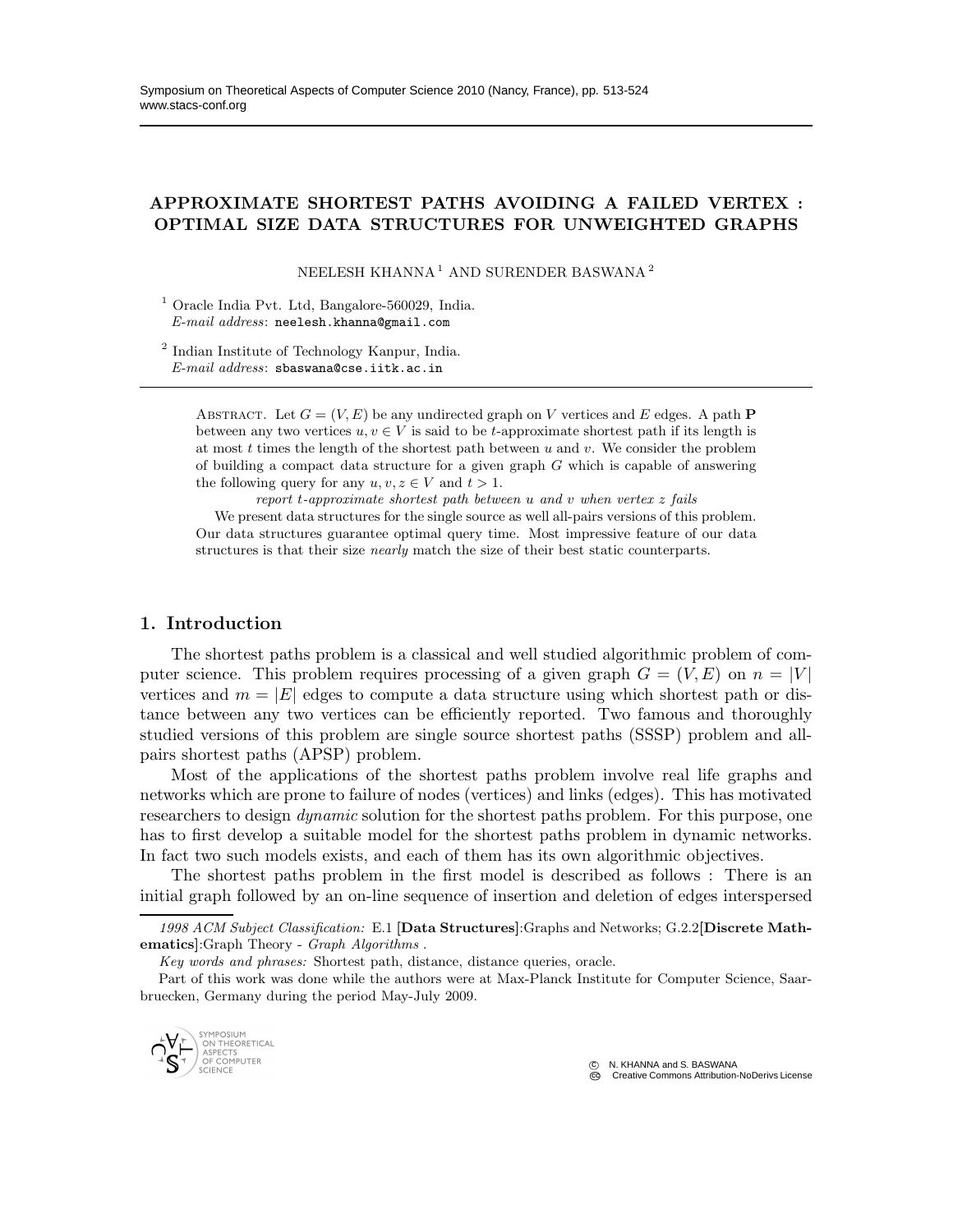with shortest path (or distance) queries. Each query has to be answered with respect to the graph which exists at that moment (incorporating all the updates preceding the query on the initial graph). A trivial solution of this problem is to recompute all-pairs shortest paths from scratch after each update. This is certainly a wasteful approach since a single update usually does not cause a huge change in the all-pairs distance information. Therefore, the algorithmic objective here is to maintain a data structure which can answer distance query efficiently and can be updated after any edge insertion or deletion in an efficient manner. In particular, the time required to update the data structure has to be substantially less than the running time of the best static algorithm. Many novel algorithms have been designed in the last ten years for this problem and its variants (see [6] and the references therein).

On one hand the first model is important since it captures the worst possible hardness of any dynamic graph problem. On the other hand, it can also be considered as a pessimistic model for real life networks. It is true that the networks are never immune to failures. But in addition to it, it is also rare to have networks which may have arbitrary number of failures in normal circumstances. It is essential for network designers to choose suitable technology to make sure that the failures are quite infrequent in the network. In addition, when a vertex or edge fails (goes down), it does not remain failed/down indefinitely. Instead, it comes up after some finite time due to simultaneous repair mechanism going on in the network. These aspects can be captured in the second model which takes as input a graph and a number  $\ell \ll n$ . This model assumes that there will be at most  $\ell$  vertices or edges which may be inactive at any time, though the corresponding set of failed vertices or edges may keep changing as the time progresses : the old failed vertices become active while some new active vertices may fail. The algorithmic objective in this model is to preprocess the given graph to construct a compact data structure which for any subset S of at most  $\ell$ vertices may answer the following query for any  $u, v \in V$ .

#### Report the shortest-path (or distance) from u to v in  $G\backslash S$ .

It is desired that each query gets answered in *optimal time* : retrieval of distance in  $O(1)$  time and the shortest path in time which is of the order of the number of its edges. The ultimate research goal would be to understand the complexity of the above problem for any given value  $\ell$ . In this pursuit, the first natural step would be to efficiently solve and thoroughly understand the complexity of the problem for the case  $\ell = 1$ , that is, the shortest paths problem avoiding any failed vertex. Interestingly, this problem appears as a sub problem in many other related problems, namely, Vickrey pricing of networks [9], most vital node of a shortest path [11], the replacement path problem [12], and shortest paths avoiding forbidden subpaths [1].

The first nontrivial and quite significant breakthrough on the all-pairs version of this problem was made by Demetrescu et al. [7]. They designed an  $O(n^2 \log n)$  space data structure, namely *distance sensitivity oracle*, which is capable of reporting the shortest path between any two vertices avoiding any single failed vertex. The preprocessing time of this data structure is  $O(mn^2)$ . Recently, Bernstein and Karger [4] improved the preprocessing time to  $O(mn \log n)$ . Though  $\Theta(n^2 \log n)$  space bound of this all-pairs distance sensitivity oracle is optimal up to logarithmic factors, it is too large for many real life graphs which appear in various large scale applications [13]. In most of these graphs usually  $m \ll n^2$ , hence a table of  $\Theta(n^2)$  size may be too large for practical purposes. However, it is also known [7] that even a data structure which reports exact distances from a fixed source avoiding a single failed vertex will require  $\Omega(n^2)$  space in the worst case. So approximation seems to be the only way to design a small space compact data structure for the problem of shortest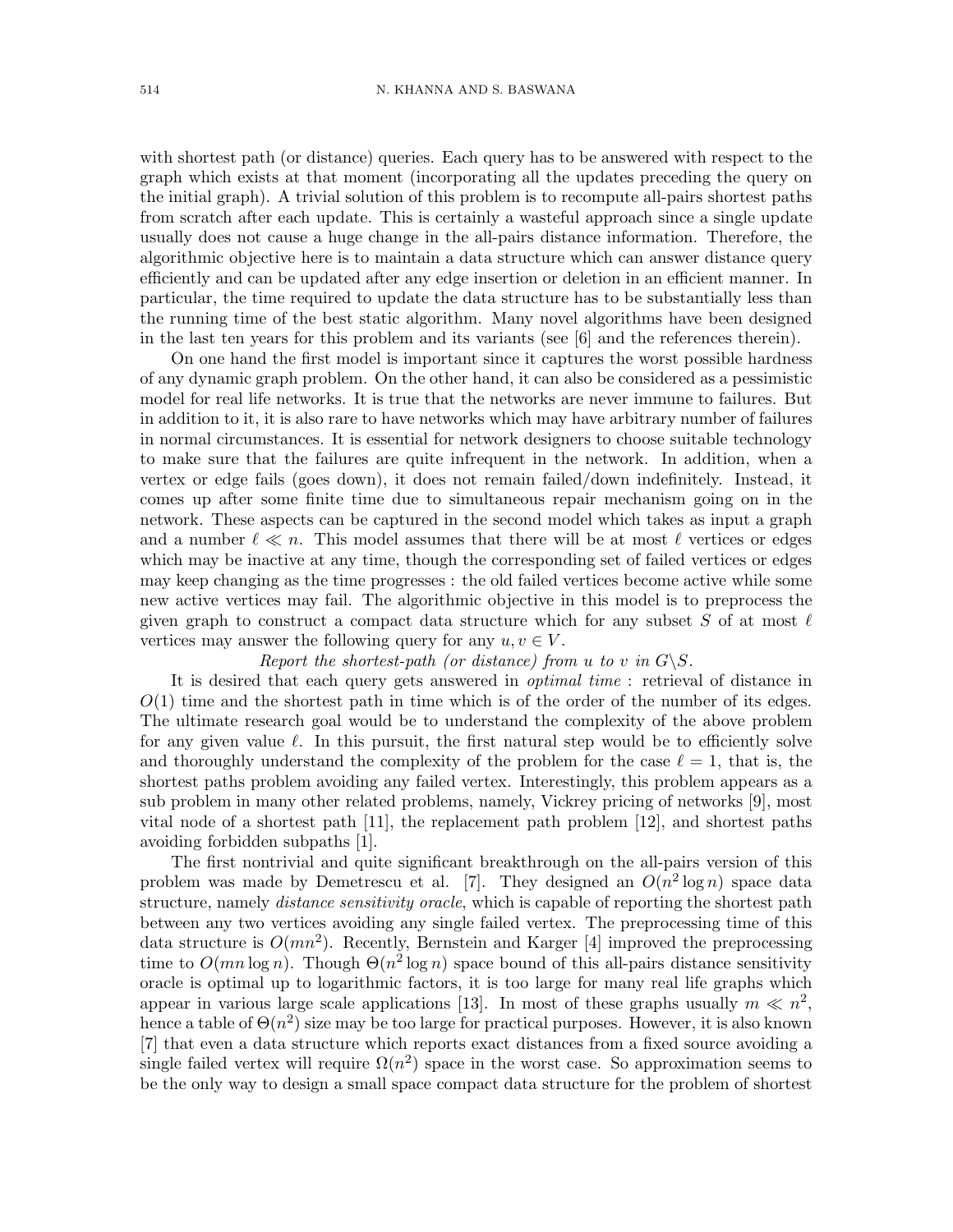paths avoiding a failed vertex. A path between  $u, v \in V$  is said to be t-approximate shortest path if its length is at most t times that of the shortest path between the two. The factor t is usually called the stretch. We would like to state here that many algorithms and data structures have been designed in the last fifteen years for the static all-pairs approximate shortest paths (see [2, 13] and references therein). The prime motivation underlying these algorithms has been to achieve sub-quadratic space and/or sub-cubic preprocessing time for the static APSP problem. However, no data structure was designed in the past for approximate shortest paths avoiding any failed vertex.

In this paper, we present really compact data structures which are capable of reporting approximate shortest paths between two vertices avoiding any failed vertex in undirected graphs. The most impressive feature of our data structures is their nearly optimal size. In fact their size almost matches the size of their best static counterparts.

#### 1.1. New Results

#### Single source approximate shortest paths avoiding any failed vertex.

First we address weighted graphs. For the weighted graphs, we present an  $O(m \log n)$  time constructible data structure of size  $O(n \log n)$  which can report 3-approximate shortest path from the source to any vertex  $v \in V$  avoiding any  $x \in V$ . We then consider the case of undirected unweighted graphs. For these graphs, we present an  $O(n^{\frac{\log n}{\epsilon^3}})$  $\frac{\log n}{\epsilon^3}$ ) space data structure which can even report  $(1 + \epsilon)$ -approximate shortest path for any  $\epsilon > 0$ .

#### All-pairs approximate shortest paths avoiding any failed vertex.

Among the existing data structures for static all-pairs approximate shortest paths, the approximate distance oracle of Thorup and Zwick [13] stands out due to its amazing features. Thorup and Zwick [13] showed that an undirected graph can be preprocessed in sub-cubic time to build a data structure of size  $O(kn^{1+1/k})$  for any  $k > 1$ . This data structure, despite of its sub-quadratic size, is capable of reporting  $(2k-1)$ -approximate distance between any two vertices in  $O(k)$  time (and the corresponding approximate shortest path in optimal time), and hence the name *oracle*. Moreover, the size-stretch trade off achieved by this data structure is essentially optimal. It is a very natural question to explore whether it is possible to design all-pairs approximate distance oracle which may handle single vertex failure. We show that it is indeed possible for unweighted graphs. For this purpose, we suitably modify the approximate distance oracle of Thorup and Zwick [13] using some new insights and our single source data structure mentioned above. These modifications make the approximate shortest-paths oracle of Thorup and Zwick handle vertex failure easily, and (surprisingly) still preserving the old (optimal) trade-off between the space and the stretch. For precise details, see Theorem 5.3.

For the algorithmic details missing in this extended abstract due to page limitations, we suggest the reader to refer to the journal version [10]. Our data structures can be easily adapted for handling edge failure as well without any increase in space or time complexity.

#### 2. Preliminaries

We use the following notations and definitions in the context of a given undirected graph  $G = (V, E)$  with  $n = |V|$ ,  $m = |E|$  and a weight function  $\omega : E \to \mathbb{R}^+$ .

- $T_r$ : single source shortest path tree rooted at r.
- $P(x, y)$ : the shortest path between x and y.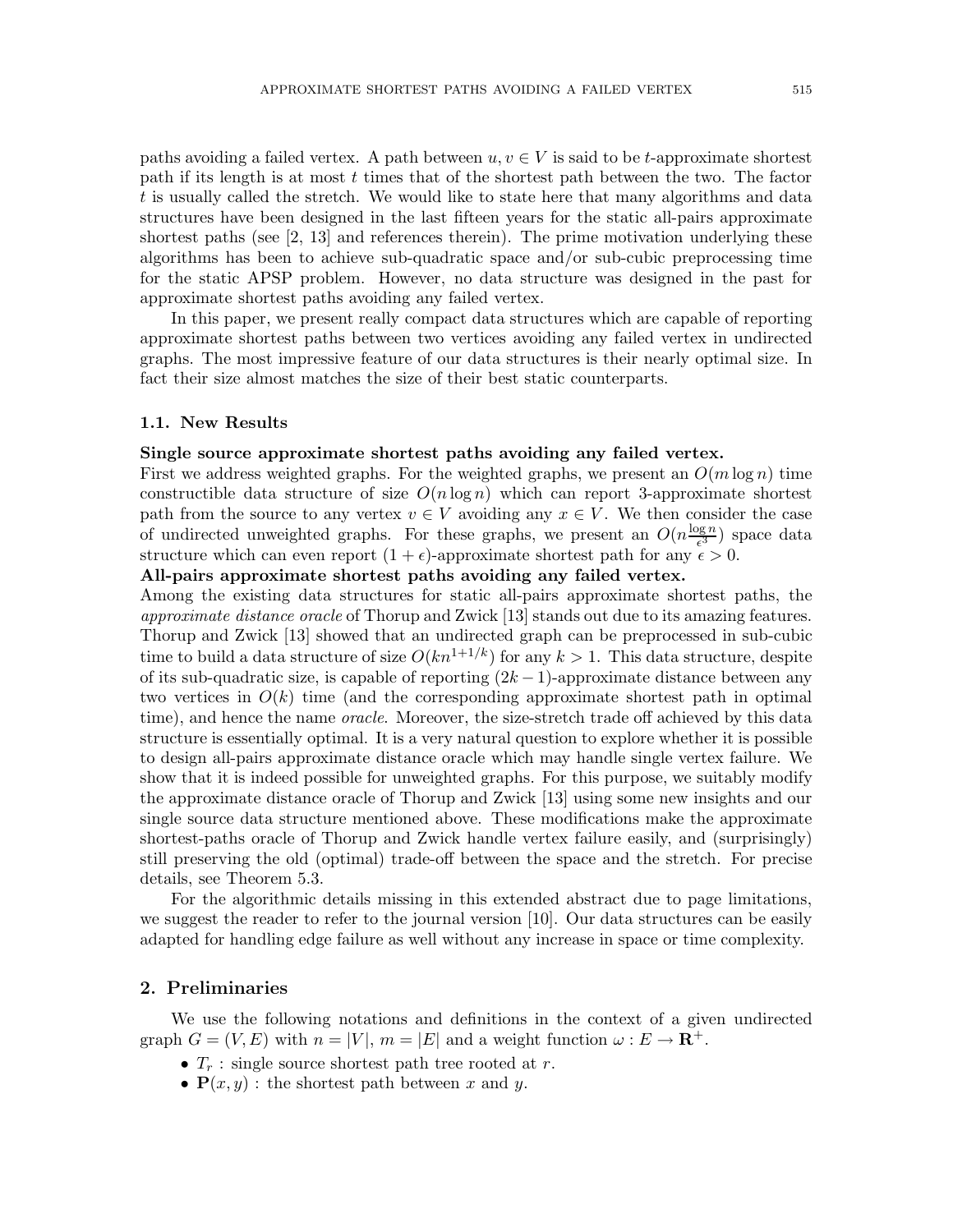- $\delta(x, y)$ : the length of the shortest path between x and y.
- $P(x, y, z)$ : the shortest path between x and y avoiding vertex z.
- $\delta(x, y, z)$ : the length of the shortest path between x and y avoiding vertex z.
- $T_r(x)$ : the subtree of  $T_r$  rooted at x.
- $G_r(x)$ : the subgraph induced by the vertices of set  $T_r(x)$  and augmented by vertex r and edges from r as follows. For each  $v \in T_r(x)$  with neighbors outside  $T_r(x)$ , keep an edge  $(r, v)$  of weight =  $min_{(u,v)\in E, u \notin T_r(x)} (\delta(r, u) + \omega(u, v)).$
- $P: Q:$  a path formed by concatenating path  $Q$  at the end of path  $P$  with an edge  $(u, v) \in E$ , where u is the last vertex of P and v is the first vertex of Q.
- $E(X)$ : the set of edges from E with at least one endpoint in X.

Our algorithms will also use a data structure for answering lowest common ancestor (LCA) queries on  $T_r$ . There exists an  $O(n)$  time computable data structure which occupies  $O(n)$ space and can answer any LCA query in  $O(1)$  time (see [3] and references therein).

#### 3. Single source 3-approximate shortest paths avoiding a failed vertex

We shall first solve a simpler sub-problem where the vertex which may fail belong to a given path  $P \in T_r$ . Then we use divide and conquer strategy wherein we decompose  $T_r$ into a set of disjoint paths and for each such path, we solve this sub-problem.

#### 3.1. Solving the Sub-Problem : the failures of a vertex from a given path  $P(r,t)$

Given the shortest path tree  $T_r$ , let  $\mathbf{P}(r, t) = \langle r(= x_0), x_1, ..., x_k(= t) \rangle$  be any shortest path present in  $T_r$ . We shall design an  $O(n)$  space data structure which will support retrieval of a 3-approximate shortest path from r to any  $v \in V$  when some vertex from  $\mathbf{P}(r,t)$  fails. The preprocessing time of our algorithm will be  $O(m+n \log n)$  which matches that of Dijkstra's algorithm. The algorithm is inspired by the algorithm of Nardelli et al. [11] for computing the most vital vertex on a shortest path. Consider vertex  $x_i$  lying on the path  $P(r, t)$ . We



Figure 1: Partitioning of the shortest path tree  $T_r$  at  $x_i \in \mathbf{P}$ 

partition the tree  $T_r \setminus \{x_i\}$  into the following 3 parts (see Figure 1).

- (1)  $U_i$ : the tree  $T_r$  after removing the subtree  $T_r(x_i)$
- (2)  $D_i$ : the subtree of  $T_r$  rooted at  $x_{i+1}$
- (3)  $O_i$ : the portion of  $T_r$  left after removing  $U_i$ ,  $x_i$ , and  $D_i$ .

Note that a vertex of the tree  $T_r$  is either a vertex of the path  $P(r, t)$  or it belongs to some  $O_i$  for some *i*. We build the following two data-structures of total  $O(n)$  size.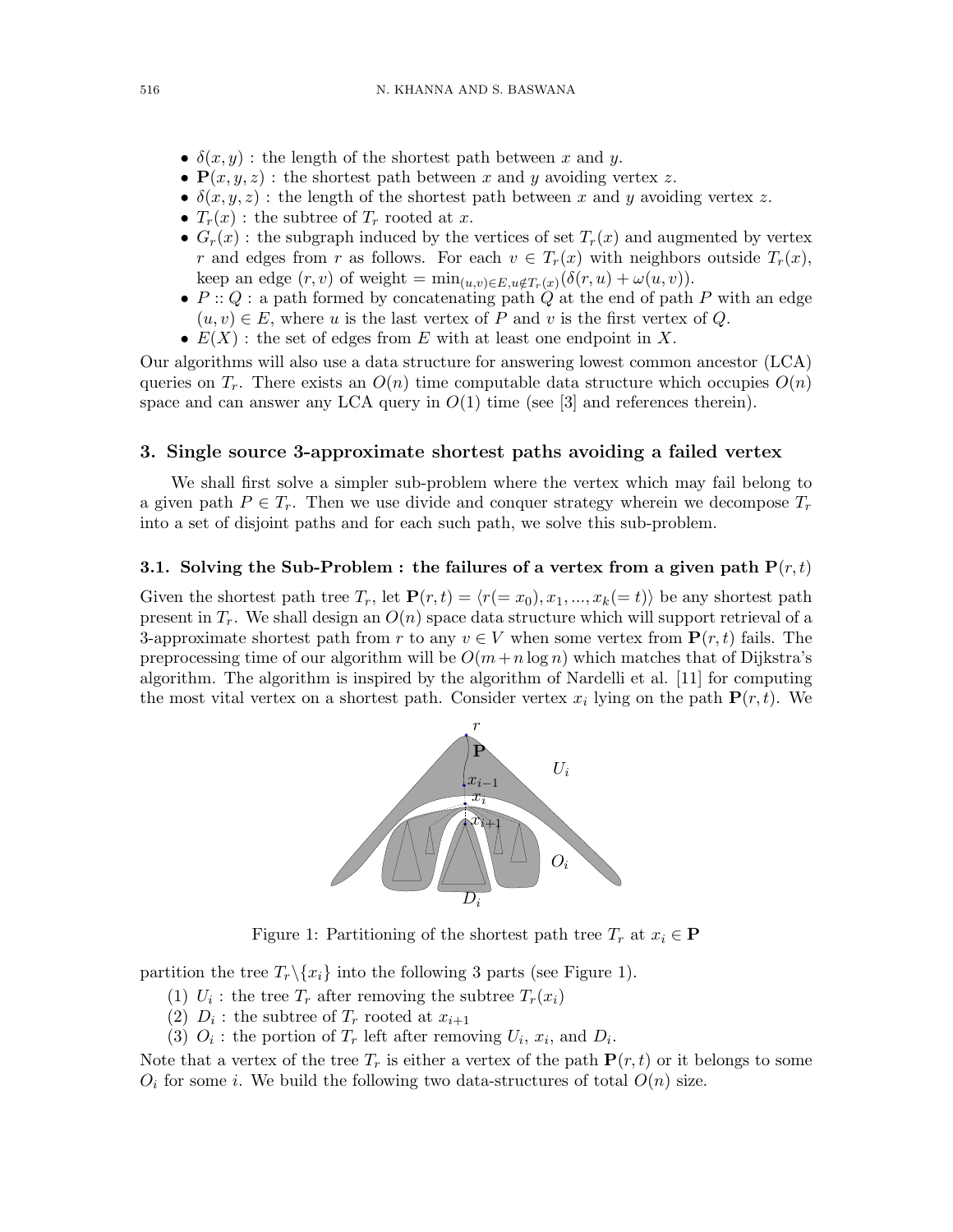- (1) a data structure to retrieve 3-approximate shortest path from r to any  $v \in D_i$ .
- (2) a data structure to retrieve 3-approximate shortest path from r to any  $v \in O_i$ .

3.1.1. Data structure for 3-approximate shortest paths to vertices of  $D_i$  when  $x_i$  has failed. Consider the vertex  $x_{i+1}$  and any other vertex  $y \in D_i$ . Note that the shortest path  $\mathbf{P}(x_{i+1}, y)$ remains intact even after removal of  $x_i$ , and its length is certainly less than  $\delta(r, y)$ . Based on this simple observation one can intuitively see that in order to travel from  $r$  to  $y$  when  $x_i$  fails, we may travel along shortest route to  $x_{i+1}$  (that is  $\mathbf{P}(r, x_{i+1}, x_i)$ ) and then along  ${\bf P}(x_{i+1}, y)$ . Using triangle inequality and the fact that the graph is undirected, the length of this path  $P(r, x_{i+1}, x_i)$ :  $P(x_{i+1}, y)$  can be approximated as follows.

$$
\delta(r, x_{i+1}, x_i) + \delta(x_{i+1}, y) \leq \delta(r, y, x_i) + \delta(y, x_{i+1}, x_i) + \delta(x_{i+1}, y)
$$
  
\n
$$
\leq \delta(r, y, x_i) + 2\delta(x_{i+1}, y)
$$
  
\n
$$
\leq \delta(r, y, x_i) + 2\delta(r, y) \leq 3\delta(r, y, x_i)
$$

Therefore, in order to support retrieval of 3-approximate shortest path to any  $v \in D_i$  in optimal time, it suffices to store the path  $P(r, x_{i+1}, x_i)$ .

In order to devise ways of efficient computation and compact storage of  ${\bf P}(r, x_{i+1}, x_i)$ for a given i, we use the following lemma about the structure of the path  ${\bf P}(r, x_{i+1}, x_i)$ .

## **Lemma 3.1.** The shortest path  $P(r, x_{i+1}, x_i)$  is of the form  $P_1$ :  $P_2$  where  $P_1$  is a shortest path from r in the subgraph induced by  $U_i \cup O_i$ , and  $P_2$  is a path present in  $D_i$ .

It follows that in order to compute  $P(r, x_{i+1}, x_i)$ , first we need to compute shortest paths from r in the subgraph induced by  $U_i \cup O_i$ . Let  $\delta_i(r, v)$  denote the distance from r to  $v \in$  $U_i\cup O_i$  in this subgraph. Note that  $\delta_i(r,v)$  for  $v\in U_i$  and the corresponding shortest path is the same as in the original graph, and is already present in  $T_r$ . For computing shortest paths from r to vertices of  $O_i$ , we build a shortest path tree (denoted as  $T_r(O_i)$ ) from r in the subgraph induced by vertices  $O_i \cup \{r\}$  and the following additional edges. For each  $z \in O_i$ with at least one neighbor in  $U_i$ , we add an edge  $(r, z)$  with weight  $=min_{(u, z) \in E, u \in U_i}(\delta(r, u) +$  $\omega(u, z)$ ). Applying Lemma 3.1, let  $(y_i, z_i)$  be the edge of  $\mathbf{P}(r, x_{i+1}, x_i)$  joining the sub path present in  $U_i \cup O_i$  with the sub path present in  $D_i$ . This edge can be identified using the fact that this is the edge which minimizes  $\delta_i(r, y) + \omega(y, z) + \delta(x_{i+1}, z)$  over all  $z \in D_i, y \in U_i \cup O_i, (y, z) \in E$ . The vertex  $x_{i+1}$  stores the path  $\mathbf{P}(r, x_{i+1}, x_i)$  implicitly by keeping the edge  $(y_i, z_i)$  and the tree  $T_r(O_i)$ . The shortest path  $\mathbf{P}(r, x_{i+1}, x_i)$  can be retrieved in optimal time using the trees  $T_r$ ,  $T_r(O_i)$ , and the edge  $(y_{i+1}, z_{i+1})$ . Due to mutual disjointness of  $O_i$ 's, the overall space requirement of the data structure for retrieving  $\mathbf{P}(r, x_{i+1}, x_i)$  for all  $i \leq k$  will be  $O(n)$ .

3.1.2. Data structure for 3-approximate shortest paths to vertices of  $O_i$  when  $x_i$  has failed. In order to compute 3-approximate shortest path to  $O_i$  upon failure of  $x_i$ , we shall use the approximate shortest paths to  $D_i$  as computed above. Here we use an interesting observation which states that if we have a data structure to retrieve  $\alpha$ -approximate shortest paths from r to vertices of  $D_i$  when  $x_i$  fails, then we can use it to have a data-structure to retrieve  $\alpha$ -approximate shortest paths to vertices of  $O_i$  as well. To prove this result, this is how we proceed. Consider the subgraph induced by  $O_i$  and augmented with vertex r and some extra edges which are defined as follows.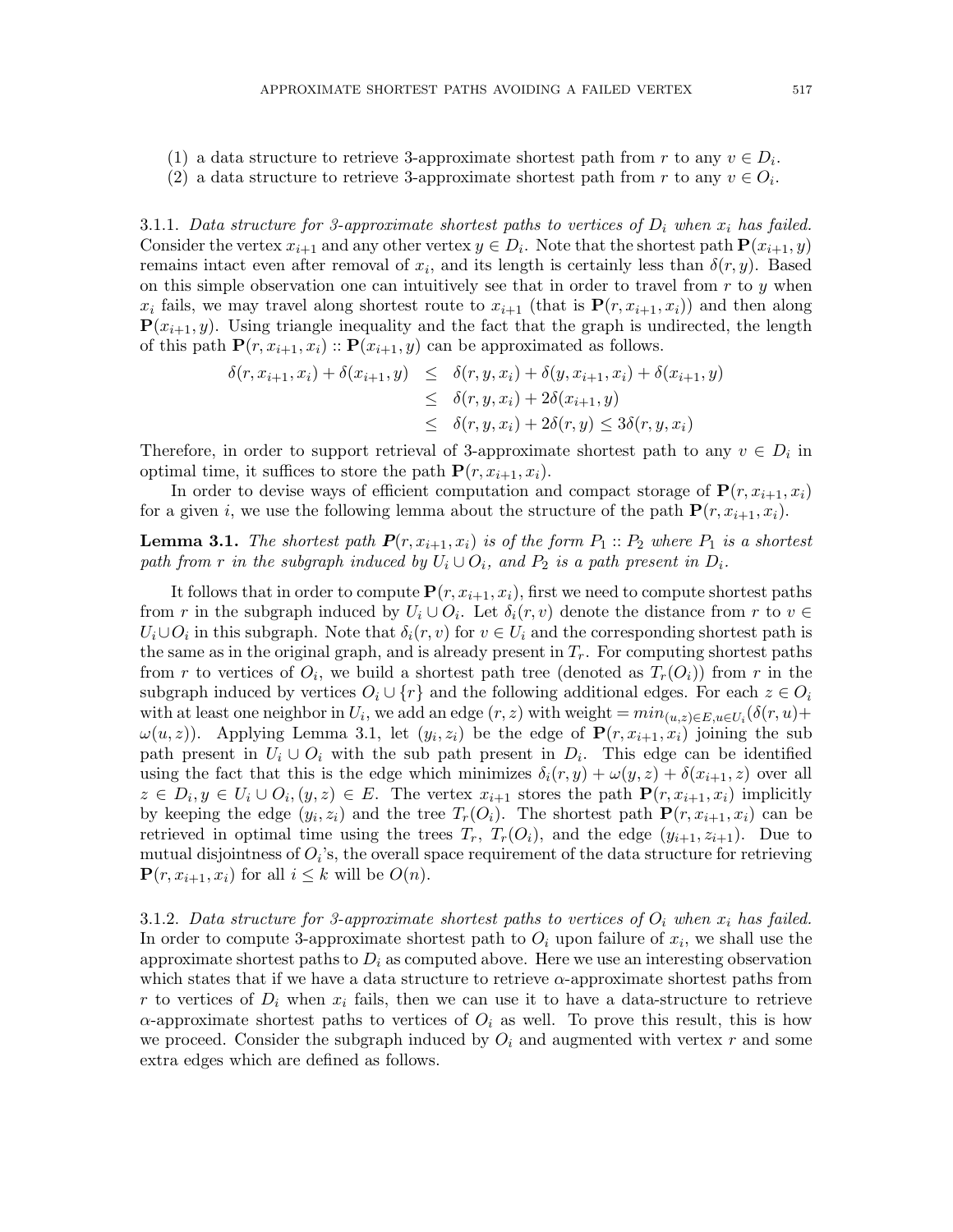- For each  $o \in O_i$  having neighbors from  $U_i$ , keep an edge  $(r, o)$  and assign it weight  $= \min_{(u,o)\in E, u\in U_i} (\delta(r, u) + \omega(u, o)).$
- For each  $o \in O_i$  having neighbors from  $D_i$ , keep an edge  $(r, o)$  and assign it weight =  $min_{(u,o)\in E, u\in D_i}(\hat{\delta}(r, u, x_i) + \omega(u, o)),$  where  $\hat{\delta}(r, u, x_i)$  is the  $\alpha$ -approximate distance to u upon failure of  $x_i$ . (In the present situation we have  $\alpha = 3$ .)

Let us denote this graph as  $G_r(O_i)$ . Observation 3.3 is based on the following lemma which is easy to prove.

**Lemma 3.2.** The Dijkstra's algorithm from r in the graph  $G_r(O_i)$  computes  $\alpha$ -approximate shortest paths from r to all  $v \in O_i$  avoiding  $x_i$ .

**Observation 3.3.** If we can design a data structure for retrieving  $(1 + \epsilon)$ -approximate shortest paths from r to vertices of  $D_i$  upon failure of  $x_i$ , then it can also be used to design a data structure which can support retrieval of  $(1 + \epsilon)$ -approximate shortest paths to all vertices of the graph upon failure of  $x_i$ .

We compute and store the shortest path tree rooted at r in the graph  $G_r(O_i)$ . This tree along with the tree  $T_r$  and the data structure described in the previous sub-section suffice for retrieval of 3-approximate shortest paths to  $o \in O_i$  upon failure of  $x_i$ .

Query answering: Suppose the oracle receives a query asking for approximate shortest path from r to v avoiding  $x_i \in \mathbf{P}(r, t)$ . It first invokes lowest common ancestor (LCA) query between v and  $x_i$  on  $T_r$ . If  $LCA(v, x_i) \neq x_i$ , the shortest path from r to v remains unaffected and so it reports the path  $\mathbf{P}(r, t)$ . Otherwise, it determines if  $v \in D_i$  or  $v \in O_i$ . Depending upon the two cases, it reports the approximate shortest path between  $r$  and  $v_i$ using one of the two data structures described above.

**Theorem 3.4.** An undirected weighted graph  $G = (V, E)$ , a source  $r \in V$ , and a shortest path  $P \in T_r$  can be processed in  $O(m + n \log n)$  time to build a data structure of  $O(n)$  space which can report 3-approximate shortest path from r to any  $v \in V$  avoiding any single failed vertex from P.

#### 3.2. Handling the failure of any vertex in  $T_r$

We follow divide and conquer strategy based on the following simple lemma.

**Lemma 3.5.** There exists an  $O(n)$  time algorithm to compute a path P in  $T_r$  whose removal splits  $T_r$  into a collection of disjoint subtrees  $T_r(v_1),...T_r(v_i)$  such that

- $|T_r(v_i)| < n/2$  for each  $i \leq j$ .
- $P \cup_i T_r(v_i) = T$  and  $P \cap T_r(v_i) = \emptyset \ \forall i$ .

First we compute the path  $P \in T_r$  as mentioned in Lemma 3.5. We build the data structure for handling failure of any vertex from  $P$  by executing the algorithm of Theorem 3.4. Let  $v_1, ..., v_i$  be the roots of the sub trees of  $T_r$  connected to the path P with an edge. For each  $1 \leq i \leq j$ , we solve the problem recursively on the subgraph  $G_r(v_i)$ , and build the corresponding data structures. Lemma 3.5 and Theorem 3.4 can be used in straight forward manner to prove the following theorem.

**Theorem 3.6.** An undirected weighted graph  $G = (V, E)$  can be processed in  $O(m \log n +$  $n \log^2 n$ ) time to build a data structure of size  $O(n \log n)$  which can answer, in optimal time, any 3-approximate shortest path query from a given source r to any vertex  $v \in V$  avoiding any single failed vertex.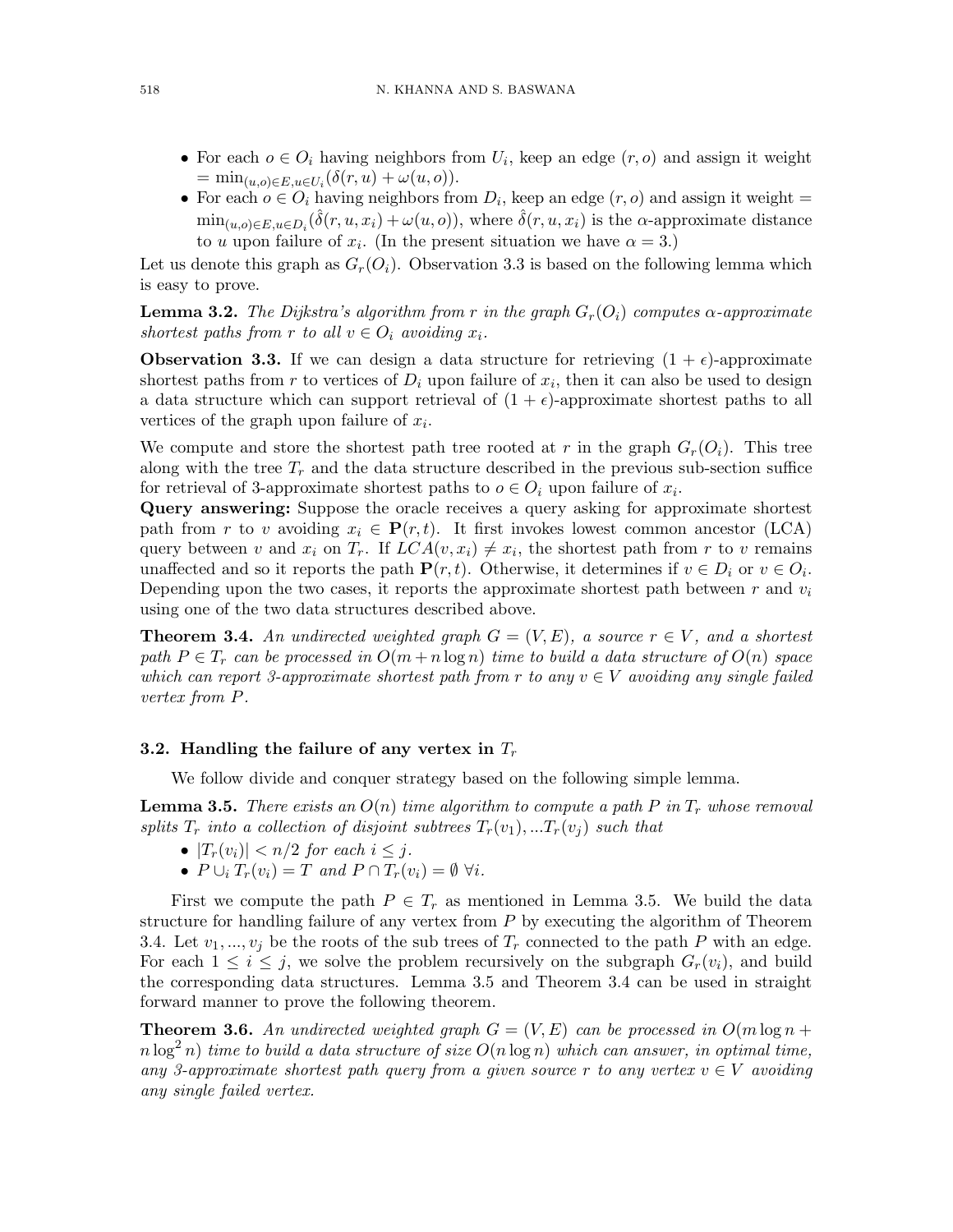#### 4. Single source  $(1+\epsilon)$ -approximate shortest paths avoiding a failed vertex

In this section, we shall present a compact data structure for single source  $(1 + \epsilon)$ approximate shortest paths avoiding a failed vertex in an unweighted graph. Let  $level(v)$ denote the level (or distance from r) of vertex v in the tree  $T_r$ . Let  $U_x, D_x, O_x$  denote the partitions of the tree  $T_r$  formed by deletion of vertex x, with the same meaning as that of  $U_i, D_i, O_i$  defined for  $x_i$  in the previous section. On the basis of Observation 3.3, our objective is to build a compact data structure which will support retrieval of  $(1 + \epsilon)$ approximate shortest-paths to vertices of  $D_x$  upon failure of x for any  $x \in V$ . Let uchild(x) denote the root of the subtree corresponding to  $D_x$  (it is similar to  $x_{i+1}$  in case of  $D_i$ ). For reporting approximate distance between r and  $v \in D_x$  when x fails, the data structure of previous section reports path of length  $\delta(r, \text{uchild}(x), x) + \delta(\text{uchild}(x), v)$  which is bounded by  $\delta(r, v, x) + 2\delta(\text{uchid}(x), v)$ . It should be noted that the approximation factor associated with it is already bounded by  $(1 + \epsilon)$  for any  $\epsilon > 0$  if the following condition holds.

**C**: uchild(x) is close to v, that is,  $\delta(\text{uchild}(x), v) \leq \frac{\epsilon}{2}$  $rac{\epsilon}{2}\delta(r,v).$ 

We shall build a supplementary data structure which will ensure that whenever the condition C does not hold, there will be some ancestor w of v lying on  $P(x, v)$ , called a special vertex, satisfying the following two properties.

- (1)  $\delta(w, v) \ll \delta(r, v)$ , that is w is much closer to v than r.
- (2) vertex w stores approximate shortest path to r avoiding x (with the approximation factor arbitrarily close to 1).

We shall refer to such vertices  $w$  as special-vertices.

#### 4.1. Constructing the set of special vertices

Let h be the height of BFS tree rooted at r. Let  $L$  be a set of integers such that  $L = \{i | \lfloor (1+\epsilon)^i \rfloor < h\}.$  For a given  $i \in L$ , we define a subset  $S_i$  of special vertices as  $S_i = \{u \in V | level(u) = \lfloor (1+\epsilon)^i \rfloor \wedge |T_r(u)| \geq \epsilon level(u) \}.$  We define the set of special vertices as  $S = \bigcup_{\forall i \in L} S_i$ . In addition, we also introduce the following terminologies.

- $S(v)$ : the nearest ancestor of v which belongs to set S.
- $V(u)$ : For a vertex  $u \in S$ ,  $V(u)$  denotes the set of vertices  $v \in V$  with  $S(v) = u$ . In essence, the vertex u will serve as the special vertex for each vertex from  $V(u)$ . For failure of any vertex  $x \in \mathbf{P}(r, u)$ , each vertex of set  $V(u)$  will query the data structure stored at  $u$  for retrieval of approximate shortest path/distance from the source.

We now state two simple lemmas based on the above construction.

**Lemma 4.1.** Let 
$$
v \in V \setminus S
$$
, then  $\delta(v, S(v)) \leq \left(\frac{2\epsilon}{1+\epsilon}\right) level(v)$  if  $\epsilon < 1$ 

**Lemma 4.2.** Let u be a vertex at level  $\ell$  and  $u \in S$ . Then  $V(u) \geq \epsilon \ell$ .

If we can ensure that the data structure for a special vertex  $u$  (for retrieving approximate shortest paths from r upon failure of any  $x \in \mathbf{P}(r, u)$  is of size  $O(level(u))$ , then it would follow from Lemma 4.2 that the space required by our supplementary data structure will be linear in n.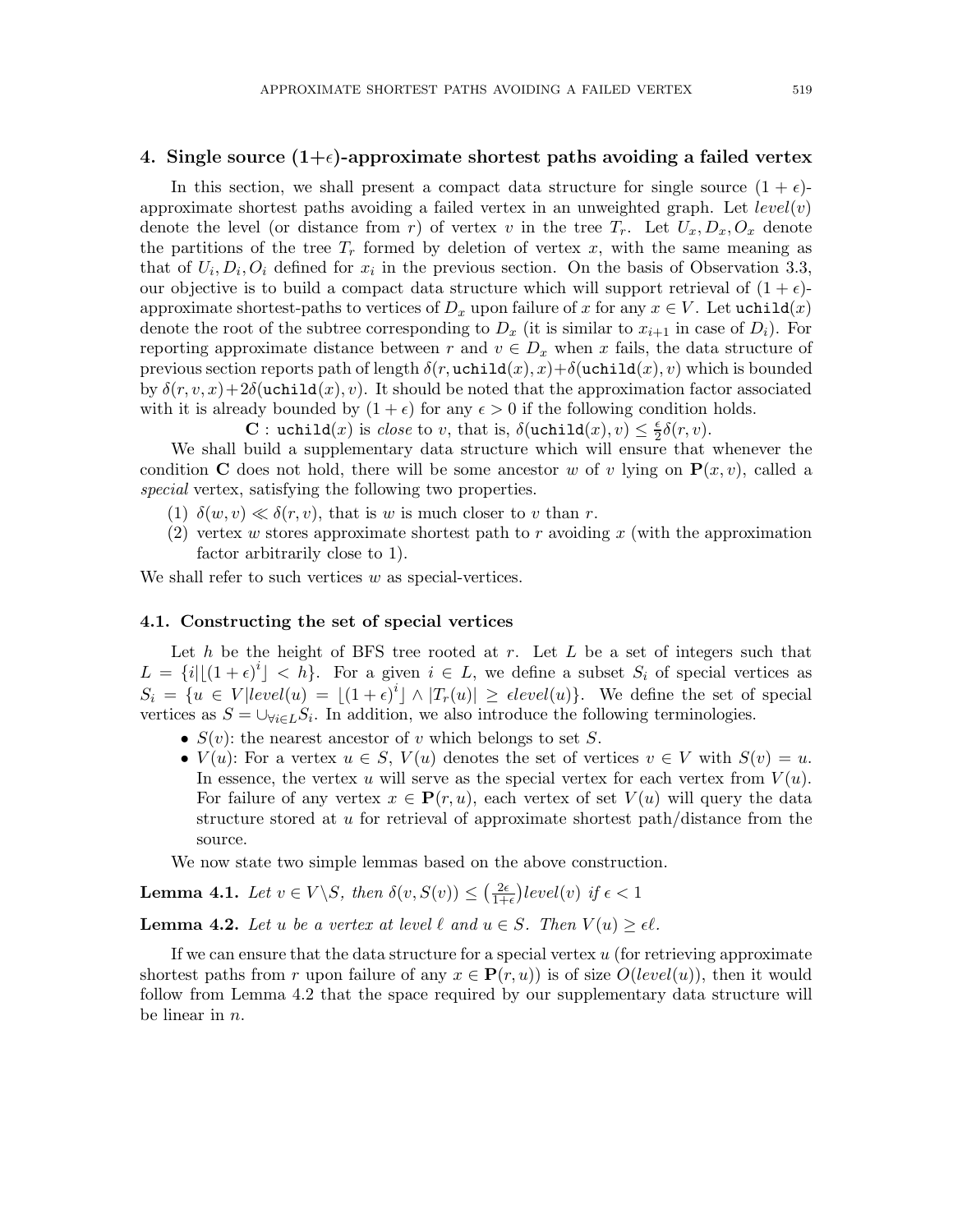#### 4.2. The data structure for a special vertex

Consider a special vertex v with  $level(v) = \lfloor (1+\epsilon)^{i} \rfloor$  We shall now describe a compact data structure stored at v which will facilitate retrieval of approximate shortest path from r to v upon failure of any vertex  $x \in \mathbf{P}(r, v)$ .

Let v' be the special vertex which is present at level  $\lfloor (1+\epsilon)^{i-1} \rfloor$  and is ancestor of v. The data structure stored at  $v$  will be defined in a way that will prevent it from storing information that is already present in the data structure of some special vertex lying on  $\mathbf{P}(r, v').$ 

If  $x \in \mathbf{P}(v', v)$ , then the data structure described in the previous section itself stores a path which is  $(1+2\epsilon)$ -approximation of  $\mathbf{P}(r, v, x)$ .

Let us now consider the nontrivial case when  $x \in \mathbf{P}(r, v'), x \neq v'$ . In order to discuss this case, we would like to introduce the notion of *detour*. To understand it, let us visualize the paths  $P(r, v, x)$  and  $P(r, v)$  simultaneously. Since  $P(r, v, x)$  and  $P(r, v)$  have the same end-points and x doesn't lie on  $P(r, v, x)$ , there must be a *middle* portion of  $P(r, v, x)$  which intersects  $P(r, v)$  at exactly two vertices, and the remaining portion of  $P(r, v, x)$  overlaps with  $P(r, v)$ . This middle portion is called a detour. We now define it more formally. Let a and b be two vertices on the shortest path  ${\bf P}(r, v)$ . We use  $a \prec b$  to denote that vertex a is closer to r than vertex b. The notation  $a \preceq b$  would mean that either  $a \prec b$  or  $a = b$ . So here is the definition of detour (and the underlying observation).

**Definition 4.3.** Let  $x \in \mathbf{P}(r, y)$ . When x fails, the path  $\mathbf{P}(r, y, x)$  will be of the form of  $P(r, a)$ :  $p_{a,b}$ :  $P(b, y)$ , where  $r \preceq a \prec x \prec b \preceq y$  and the path  $p_{a,b}$  is such that  $p_{a,b} \cap \mathbf{P}(a,b) = \{a,b\}.$  In other words,  $p_{a,b}$  meets  $\mathbf{P}(a,b)$  only at the end points. We shall call  $p_{a,b}$  as the detour associated with the shortest path  $\mathbf{P}(r, y, x)$ .

Let  $p_{a,b}$  represent the detour w.r.t. to  $\mathbf{P}(r, v, x)$ . The handling of failure of vertices  $x \in \mathbf{P}(r, v)$  which lie above v' would depend upon the detour  $p_{a,b}$ . This detour can be of any of the following types (see Figure 2 for illustration).

- I :  $b \preceq v'$ .
- II :  $v' \prec b$ .



Figure 2:  $p_{a,b}$  is shortest detour of  $\mathbf{P}(r, v, x)$ . (i) : detour of type I, (ii) : detour of type II

Handling detours of type I is relatively easy. Let w be the farthest ancestor of v such that  $w \in S$  and level of w is greater or equal to the level of b. In this case, v stores the corresponding detour implicitly by just keeping a pointer to the vertex w.

Handling detours of type II is slightly tricky since we can't afford to store each of them explicitly. However, we shall employ the following observation associated with the detours of type II to guarantee low space requirement.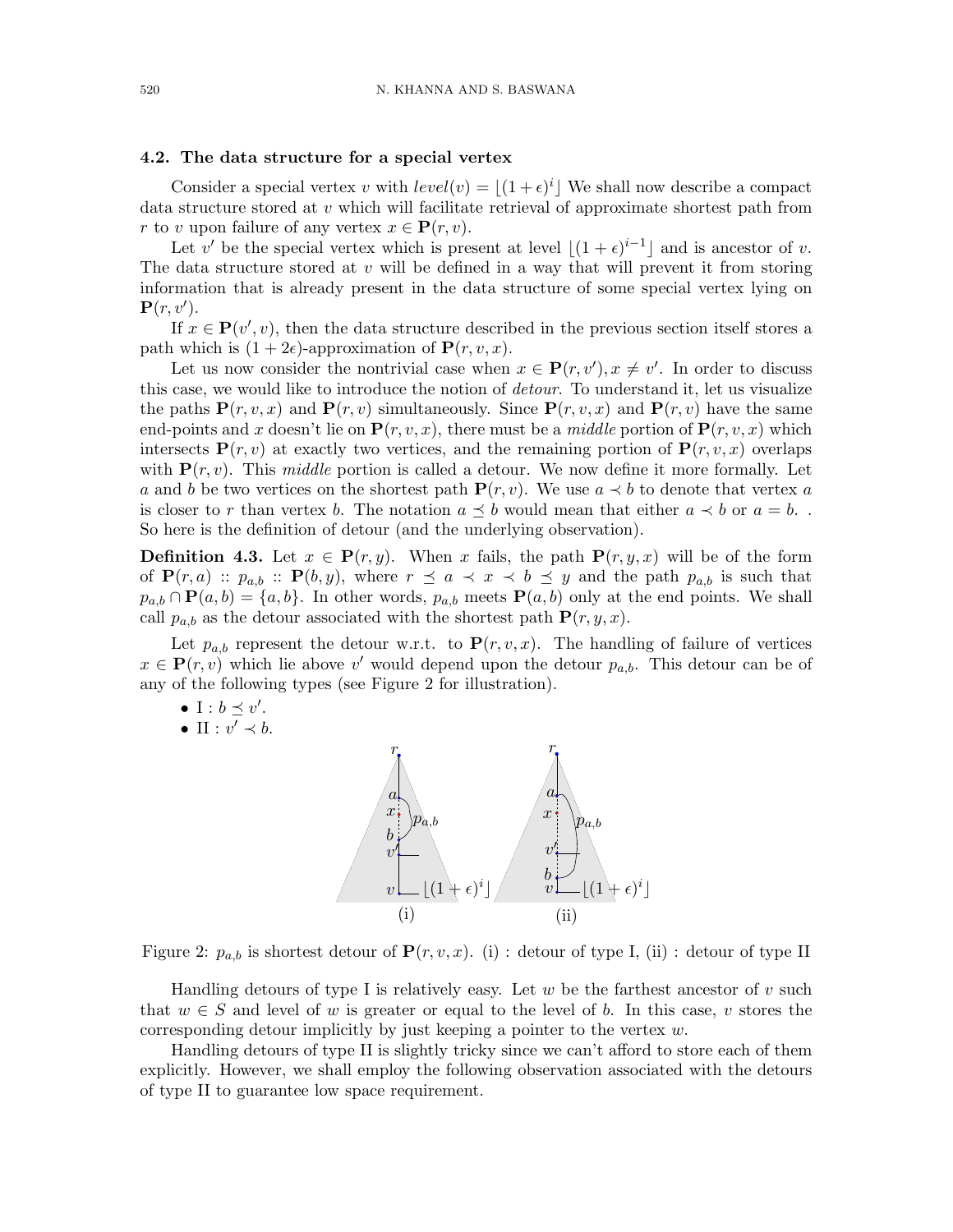**Observation 4.4.** Let  $\alpha_1, \alpha_2, \ldots, \alpha_t$  be the vertices on  $\mathbf{P}(r, v)$  (in the increasing order of their levels) such that the shortest detour corresponding to  $\mathbf{P}(r, v, \alpha_i)$  is of type II  $\forall i$ , then

$$
\delta(r, v, \alpha_1) \ge \delta(r, v, \alpha_2) \ge \cdots \ge \delta(r, v, \alpha_t)
$$

It follows from the above observation that if  $\delta(r, v, \alpha_i) \leq (1 + \epsilon) \delta(r, v, \alpha_i)$  for any  $i < j$ , then  $P(r, v, \alpha_i)$  may as well serve as  $(1 + \epsilon)$ -approximate shortest path from r to v avoiding  $\alpha_j$ . In other words, we need not store the detour associated with  $P(r, v, \alpha_j)$  in such situation. Using this observation, we shall have to explicitly store only  $O(\log_{1+\epsilon} n)$  detours of type II. Moreover, we do not store explicitly detours of type II whose length is much larger than level(v). Specifically, if  $\mathbf{P}(r, v, x) \geq \frac{1}{\epsilon}$  $\frac{1}{\epsilon} level(v)$ , then v will merely store pointer to the path  $\mathbf{P}(r, \text{uchild}(x), x) :: \mathbf{P}(\text{uchild}(x), v)$ . This ensures that each detour of type II which v has to explicitly store will have length  $O(\frac{1}{\epsilon})$  $\frac{1}{\epsilon} level(v)).$ 

It follows from the above description that for a special vertex v and  $x \in \mathbf{P}(r, v)$ , the data structure associated with v stores  $(1+2\epsilon)$ -approximation of the path  $\mathbf{P}(r, v, x)$ . Moreover, the total space required by the data structure associated with all the special vertices will be  $O(n\frac{\log n}{\epsilon^3})$  $\frac{\log n}{\epsilon^3}$ ). This supplementary data structure combined with the data structure of previous section can report  $(1 + 6\epsilon)$ -approximation of  $\mathbf{P}(r, z, x)$  for any  $z, x \in V$ .

**Theorem 4.5.** Given an undirected unweighted graph  $G = (V, E)$ , source  $r \in V$ , and any  $\epsilon > 0$ , we can build a data structure of size  $O(n \frac{\log n}{\epsilon^3})$  $\frac{\log n}{\epsilon^3}$ ) that can report  $(1+\epsilon)$ -approximate shortest path from r to any  $z \in V$  avoiding any failed vertex in optimal time.

#### 5. All-pairs  $(2k-1)(1+\epsilon)$ -approx. distance oracle avoiding a failed vertex

We start with a brief description of the approximate distance oracle of Thorup and Zwick [13]. The key idea to achieve sub-quadratic space is to store distance from each vertex to only a small set of vertices. For retrieving approximate distance between any two vertices  $u, v \in V$ , it is ensured that there is a third vertex w which is *close* to both of them, and whose distance from both of them is known. To realize this idea, Thorup and Zwick [13] introduced two novel structures called ball and cluster which are defined for any two subsets A, B of vertices as follows. (here  $\delta(v, B)$  denotes the distance between v and its nearest vertex from  $B$ ).

$$
Ball(v, A, B) = \{w \in A | \delta(v, w) < \delta(v, B)\} \qquad C(w, A, B) = \{v \in V | \delta(v, w) < \delta(v, B)\}
$$

Construction of  $(2k-1)$ -approximate distance oracle of Thorup and Zwick [13] employs a k-level hierarchy  $\mathbf{A}_k = \langle A_0 \supseteq A_1 \supseteq A_2... \supseteq A_{k-1} \supseteq A_k$  of subsets of vertices as follows.  $A_0 = V, A_k = \emptyset$ , and  $A_{i+1}$  for any  $i < k-1$  is formed by selecting each vertex from  $A_i$ independently with probability  $n^{-1/k}$ .

The data structure associated with the  $(2k-1)$ -approximate distance oracle of Thorup and Zwick [13] stores for each vertex  $v \in V$  the following information :

- the vertices of set  $\bigcup_{i \leq k} Ball(v, A_i, A_{i+1})$  (and their distances).
- the vertex from  $A_i$  nearest to v (to be denoted as  $p_i(v)$ ).

Due to randomization underlying the construction of  $A_k$ , the expected size of  $Ball(v, A_i, A_{i+1})$  is  $O(n^{1/k})$ , and hence the space required by the oracle is  $O(kn^{1+1/k})$ . We shall now outline the ideas in extending the  $(2k - 1)$ -approximate distance oracle to handle single vertex failure. Kindly refer to the extended version [10] of this paper for complete details.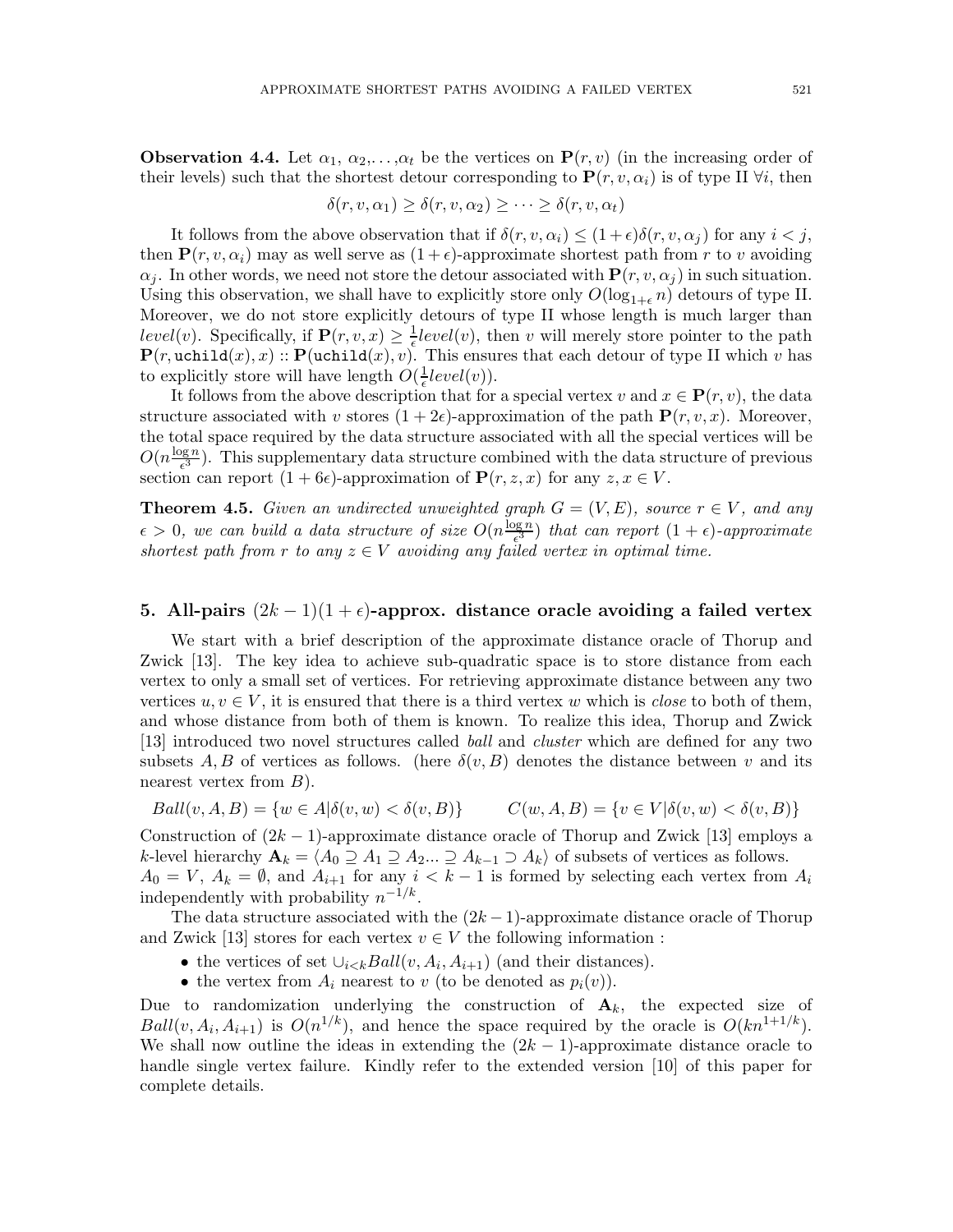#### 5.1. Overview of all-pairs approx. distance oracles avoiding a failed vertex

Firstly the notations used by the static approximate distance oracle of [13], in particular ball and cluster, get extended for single vertex failure in a natural manner as follows. (here  $\delta(v, B, x)$  is the distance between v and its nearest vertex from B in  $G \setminus \{x\}$ .

$$
Ball^{x}(v, A, B) = \{w \in A | \delta(v, w, x) < \delta(v, B, x) \}
$$
\n
$$
C^{x}(w, A, B) = \{v \in V | \delta(v, w, x) < \delta(v, B, x) \}
$$

Let  $p_i^x(v)$  denote the vertex from  $A_i$  which is nearest to v in  $G \setminus \{x\}$ . Along the lines of the static approximate distance oracle of Thorup and Zwick [13], the basic operation which the approximate distance oracle avoiding a failed vertex should support is the following :

Report distance (exact or approximate) between v and  $w \in A_i$  if  $w \in Ball^x(v, A_i, A_{i+1})$ for any given  $v, x \in V$ .

However, it can be observed that we would have to support this operation implicitly instead of explicitly keeping  $Ball^{x}(v, A_{i}, A_{i+1})$  for each  $v, x, i$ . Our starting point is the simple observation that clusters and balls are inverses of each others, that is,  $w \in Ball^x(v, A_i, A_{i+1})$ is equivalent to  $v \in C^x(w, A_i, A_{i+1})$ . Now we make an important observation. Consider the subgraph  $\mathbf{G}_i(w)$  induced by the vertices of set  $\cup_{x\in V} C^x(w, A_i, A_{i+1})$ . This subgraph preserves the path  $\mathbf{P}(w, v, x)$  for each  $x, v \in V$  if  $w \in Ball^{x}(v, A_{i}, A_{i+1})$ . So it suffices to keep a single source (approximate) shortest paths oracle on  $\mathbf{G}_i(w)$  with w as the root. Keeping this data structure for each  $w \in A_i$  provides an implicit compact data structure for supporting the basic operation mentioned above. Using Theorem 4.5, it can be seen that the space required at a level i will be of the order of  $\sum_{w \in A_i} |\cup_{x \in V} C^x(w, A_i, A_{i+1})|$ , but it is not clear whether we can get an upper bound of the order of  $n^{1+1/k}$  on this quantity. Here, as a new tool, we introduce the notion of  $\epsilon$ -truncated balls and clusters.

**Definition 5.1.** Given a vertex x, any subsets  $A, B$ , and  $\epsilon > 0$ 

$$
Ball^{x}(v, A, B, \epsilon) = \left\{ w \in A | \delta(v, w, x) < \frac{\delta(v, B, x)}{1 + \epsilon} \right\}
$$

Instead of dealing with the usual balls (and clusters) under deletion of single vertex, we deal with  $\epsilon$ -truncated balls (and clusters) under deletion of single vertex. We note that the inverse relationship between clusters and balls gets seamlessly extended to  $\epsilon$ -truncated balls and clusters under single vertex failure as well. That is,

$$
\sum_{w \in A_i} |\cup_{x \in V} C^x(w, A_i, A_{i+1}, \epsilon)| = \sum_{v \in V} |\cup_{x \in V} Ball^x(v, A_i, A_{i+1}, \epsilon)|
$$

So it suffices to get an upper bound on the size of the set  $\bigcup_{x\in V} Ball^x(v, A_i, A_{i+1}, \epsilon)$  for any vertex  $v \in V$ . The following lemma states a very crucial property of  $\epsilon$ -truncated balls which leads to prove the existence of a small set S of  $O(\frac{1}{\epsilon^2})$  $\frac{1}{e^2} \log n$ ) vertices such that

$$
\bigcup_{x \in V} Ball^x(v, A_i, A_{i+1}, \epsilon) \subseteq \bigcup_{x \in S} Ball^x(v, A_i, A_{i+1}) \cup Ball(v, A_i, A_{i+1})
$$
(5.1)

**Lemma 5.2.** In a given graph  $G = (V, E)$ , let v be any vertex and let  $u = p_{i+1}(v)$ . Let  $x_1$ and  $x_2$  be any two vertices on the  $P(v, u)$  path with  $x_1$  appearing closer to v on this path and  $\delta(v, A_{i+1}, x_1) \leq (1+\epsilon)\delta(v, A_{i+1}, x_2)$ . Then

 $Ball^{x_1}(v, A_i, A_{i+1}, \epsilon) \subseteq Ball(v, A_i, A_{i+1}) \cup Ball^{x_2}(v, A_i, A_{i+1})$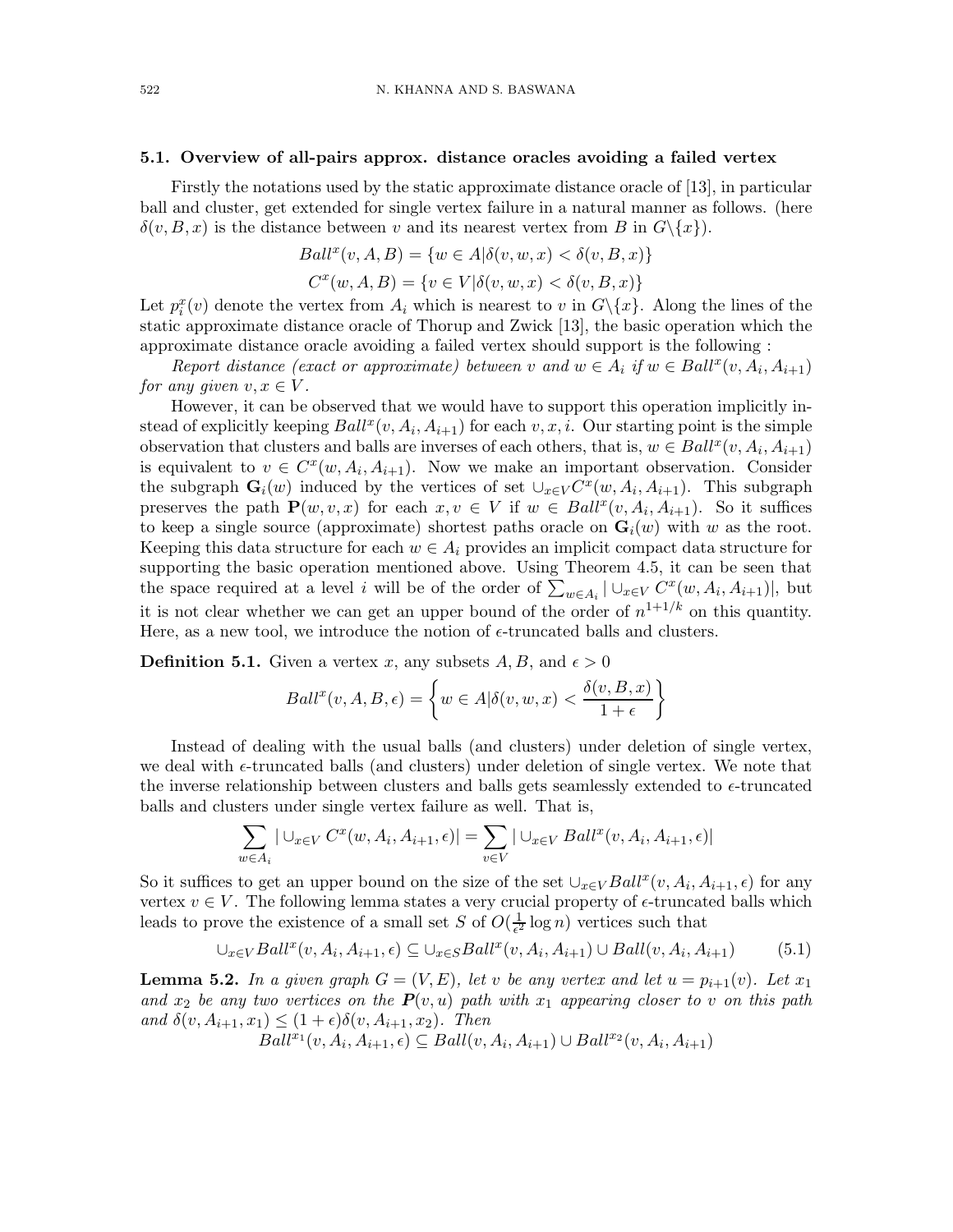*Proof.* Let w be any vertex in  $A_i$ . It suffices to show the following. If w does not belong to  $Ball(v, A_i, A_{i+1}) \cup Ball^{x_2}(v, A_i, A_{i+1}),$  then w does not belong to  $Ball^{x_1}(v, A_i, A_{i+1}, \epsilon)$ . The proof is based on the analysis of the following two cases.

Case 1 : The vertex  $x_2$  is present in  $P(v, w, x_1)$ .

Since,  $w \notin Ball(v, A_i, A_{i+1})$ , therefore,  $\delta(v, w)$  is at least  $\delta(v, u)$ . Hence using triangle inequality,  $\delta(v, x_2) + \delta(x_2, w) \geq \delta(v, u)$ . Now  $\delta(v, u) = \delta(v, x_2) + \delta(x_2, u)$  (since  $x_2$  lies on  $P(v, u)$ . Hence  $\delta(x_2, w) \geq \delta(x_2, u)$ . Moreover, since  $x_1$  does not appear on  $\mathbf{P}(x_2, u)$ , so  $\delta(x_2, u) = \delta(x_2, u, x_1)$ . So

$$
\delta(x_2, w, x_1) \ge \delta(x_2, u, x_1) \tag{5.2}
$$

Now it is given that  $x_2 \in \mathbf{P}(v, w, x_1)$ , so  $\mathbf{P}(v, w, x_1)$  must be of the form  $\mathbf{P}(v, x_2, x_1)$  ::  $\mathbf{P}(x_2, w, x_1)$ , the length of which is at least  $\delta(v, x_2, x_1) + \delta(x_2, u, x_1)$  using Equation 5.2. The latter quantity is at least  $\delta(v, u, x_1)$  which by definition is at least  $\delta(v, A_{i+1}, x_1)$ . Hence  $w \notin Ball^{x_1}(v, A_i, A_{i+1}),$  and therefore,  $w \notin Ball^{x_1}(v, A_i, A_{i+1}, \epsilon).$ 

Case 2 : The vertex  $x_2$  is not present in  $P(v, w, x_1)$ .

In this case,  $\delta(v, w, x_1) = \delta(v, w, \{x_1, x_2\}) \geq \delta(v, w, x_2)$ . The value  $\delta(v, w, x_2)$  is in turn at least  $\delta(v, A_{i+1}, x_2)$  since  $w \notin Ball^{x_2}(v, A_i, A_{i+1})$ . It is given that  $\delta(v, A_{i+1}, x_2) \geq$  $\delta(v, A_{i+1}, x_1)$  $\frac{A_{i+1},x_1)}{1+\epsilon}$ , hence conclude that  $\delta(v,w,x_1) \geq \frac{\delta(v,A_{i+1},x_1)}{1+\epsilon}$  $\frac{A_{i+1},x_1}{1+\epsilon}$ . So  $w \notin Ball^{x_1}(v, A_i, A_{i+1}, \epsilon)$ .  $\blacksquare$ 

We shall now outline the construction of a small set  $S$  of vertices which will satisfy Equation 5.1. Let  $u = p_{i+1}(v)$  and let  $\mathbf{P}(v, u) = v (= x_0), x_1, ..., x_\ell (= u)$ . Observe that  $\cup_{x\in V} Ball^{x}(v, A_{i}, A_{i+1}, \epsilon) = \cup_{1\leq j\leq \ell} Ball^{x_{j}}(v, A_{i}, A_{i+1}, \epsilon)$ . For any node  $x \in \mathbf{P}(u, v)$ , let  $value(x) = \delta(v, A_{i+1}, x)$ , and let h be the maximum value of any node on this path. The set  $S$  is initially empty.

Let  $\alpha(1)$  be the largest index from  $[1, \ell]$  such that  $value(x_i) \geq h/(1 + \epsilon)$ . It can be seen that for all  $j < \alpha(1)$ ,  $\delta(v, A_{i+1}, x_j) \leq (1 + \epsilon)\delta(v, A_{i+1}, x_{\alpha(1)})$ . Therefore, it follows from Lemma 5.2 that for each vertex  $x \in \{x_1, ..., x_{\alpha(1)}\}$ ,  $Bali^x(v, A_i, A_{i+1}, \epsilon) \subseteq$  $Ball^{x_{\alpha(1)}}(v, A_i, A_{i+1}) \cup Ball(v, A_i, A_{i+1}).$  So we insert  $x_{\alpha(1)}$  to S. Similarly  $\alpha(2) \in$  $[\alpha(1) + 1, \ell]$  be the greatest integer such that  $value(x_{\alpha(2)}) \ge h/(1+\epsilon)^2$ . We add  $x_{\alpha(2)}$ to  $S$ , and so on. It can be seen that the set  $S$  constructed in this manner will satisfy Equation 5.1 and its size will be  $O(\log_{1+\epsilon} h) = O(\frac{\log n}{\epsilon})$  $\frac{\mathrm{g}\,n}{\epsilon}$ ).

It can be shown using elementary probability theory that for each  $x \in V$ , the set  $Ball^{x}(v, A_{i}, A_{i+1})$  has size  $O(n^{1/k} \log n)$  with high probability. Therefore, the construction of the set S outlined above implies the following crucial bound for each  $v \in V, i \leq k-1$ which helps us design all-pairs approximate distance oracle avoiding a failed vertex.

$$
|\bigcup_{x \in V} Ball^{x}(v, A_{i}, A_{i+1}, \epsilon)| = O\left(n^{1/k} \frac{\log^{2} n}{\epsilon}\right)
$$

Using this equation, and owing to inverse relationship between clusters and balls, it follows that  $\sum_{w \in A_i} |\cup_{x \in V} C^x(w, A_i, A_{i+1}, \epsilon)| = O\left(n^{1+1/k} \frac{\log^2 n}{\epsilon}\right)$ . Our all-pairs approximate distance oracle avoiding any failed vertex will keep the following data structures.

- Let  $p_i^x(v, \epsilon)$  denote a vertex w from  $A_i$  with  $\delta(v, w, x) \leq (1+\epsilon)\delta(v, p_i^x(v), x)$ . We keep a data structure  $N_i \forall i \leq k$ , using which we can retrieve  $p_i^x(v, \epsilon)$ . This data-structure is obtained by suitable augmentation of our single source  $(1+\epsilon)$ -approximate oracle.
- For each  $w \in A_i$ , we keep our single source  $(1 + \epsilon)$ -approximate oracle in  $\mathbf{G}_i(w, \epsilon)$ which is the subgraph induced by  $\cup_{x\in V} C^x(w, A_i, A_{i+1}, \epsilon)$ .